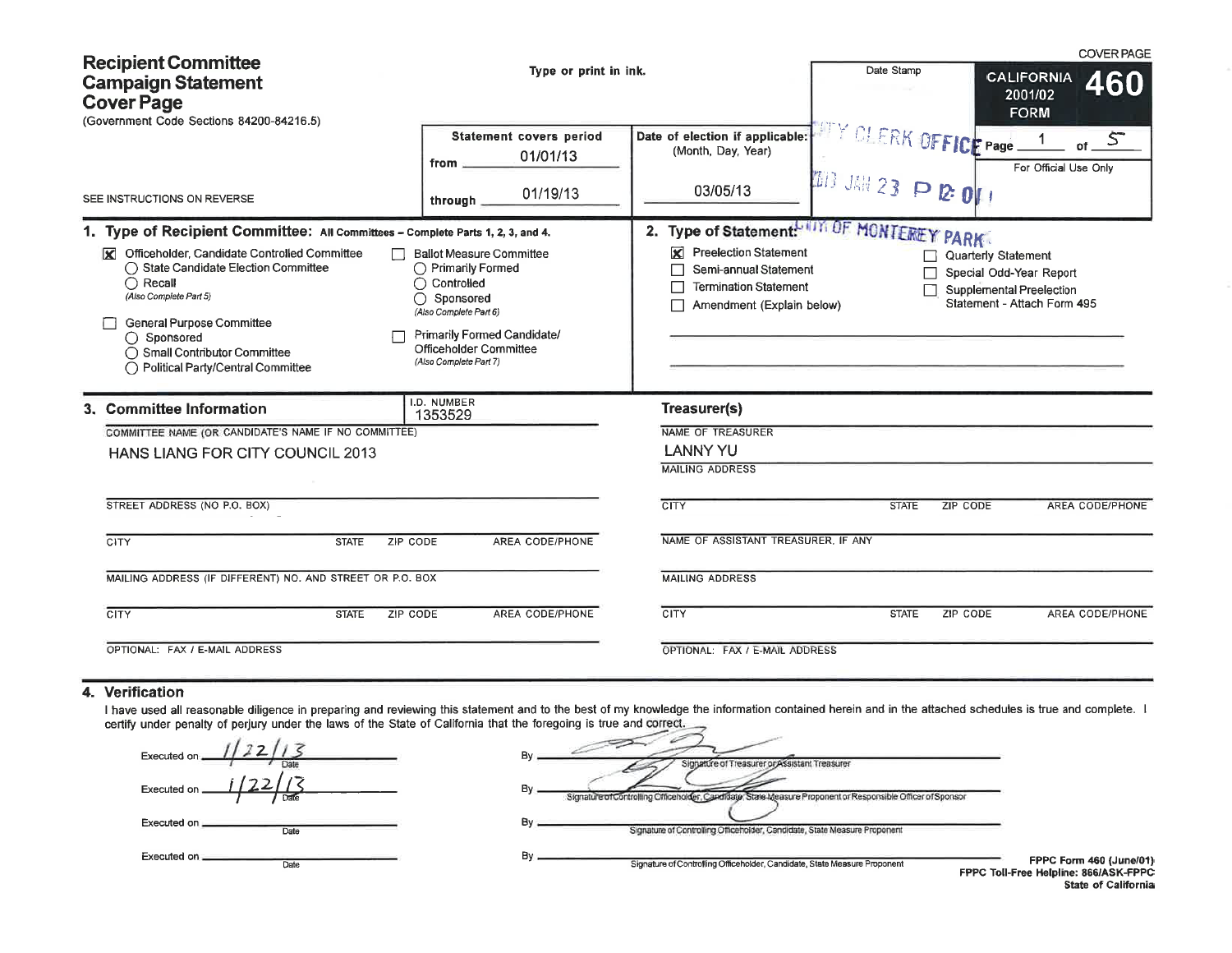# **Recipient Committee Campaign Statement** Cover Page - Part 2



### 5. Officeholder or Candidate Controlled Committee

|  |  | NAME OF OFFICEHOLDER OR CANDIDATE |  |  |
|--|--|-----------------------------------|--|--|
|--|--|-----------------------------------|--|--|

#### **HANS LIANG**

CITY

| OFFICE SOUGHT OR HELD (INCLUDE LOCATION AND DISTRICT NUMBER IF APPLICABLE) |  |
|----------------------------------------------------------------------------|--|
|----------------------------------------------------------------------------|--|

#### MONTEREY PARK CITY COUNCIL MEMBER

RESIDENTIAL/BUSINESS ADDRESS (NO. AND STREET) **CITY** 

| STATE<br>. . |
|--------------|
|              |

 $ZIP$ 

AREA CODE/PHONE

#### Related Committees Not Included in this Statement: List any committees not included in this statement that are controlled by you or are primarily formed to receive contributions or make expenditures on behalf of your candidacy.

| <b>COMMITTEE NAME</b>    |                              |          | I.D. NUMBER |                       |
|--------------------------|------------------------------|----------|-------------|-----------------------|
|                          |                              |          |             |                       |
| NAME OF TREASURER        |                              |          |             | CONTROLLED COMMITTEE? |
|                          |                              |          | <b>YES</b>  | <b>NO</b>             |
| <b>COMMITTEE ADDRESS</b> | STREET ADDRESS (NO P.O. BOX) |          |             |                       |
|                          |                              |          |             |                       |
| CITY                     | <b>STATE</b>                 | ZIP CODE |             | AREA CODE/PHONE       |
|                          |                              |          |             |                       |
| <b>COMMITTEE NAME</b>    |                              |          | I.D. NUMBER |                       |
|                          |                              |          |             |                       |
|                          |                              |          |             |                       |
| NAME OF TREASURER        |                              |          |             | CONTROLLED COMMITTEE? |
|                          |                              |          | <b>YES</b>  | <b>NO</b>             |
| <b>COMMITTEE ADDRESS</b> | STREET ADDRESS (NO P.O. BOX) |          |             |                       |
|                          |                              |          |             |                       |

**STATE** ZIP CODE

# 6. Ballot Measure Committee

| NAME OF BALLOT MEASURE |
|------------------------|
|------------------------|

| <b>BALLOT NO. OR LETTER</b> | <b>JURISDICTION</b> | <b>SUPPORT</b><br>OPPOSE |
|-----------------------------|---------------------|--------------------------|
|                             |                     |                          |

Identify the controlling officeholder, candidate, or state measure proponent, if any.

NAME OF OFFICEHOLDER, CANDIDATE, OR PROPONENT

| DFFICE SOUGHT OR HELD |  |  |
|-----------------------|--|--|

**DISTRICT NO. IF ANY** 

7. Primarily Formed Committee List names of officeholder(s) or candidate(s) for which this committee is primarily formed.

| NAME OF OFFICEHOLDER OR CANDIDATE | OFFICE SOUGHT OR HELD | <b>SUPPORT</b><br>OPPOSE        |
|-----------------------------------|-----------------------|---------------------------------|
| NAME OF OFFICEHOLDER OR CANDIDATE | OFFICE SOUGHT OR HELD | <b>SUPPORT</b><br>OPPOSE        |
| NAME OF OFFICEHOLDER OR CANDIDATE | OFFICE SOUGHT OR HELD | <b>SUPPORT</b><br><b>OPPOSE</b> |
| NAME OF OFFICEHOLDER OR CANDIDATE | OFFICE SOUGHT OR HELD | <b>SUPPORT</b><br>OPPOSE        |

Attach continuation sheets if necessary

FPPC Form 460 (June/01) FPPC Toll-Free Helpline: 866/ASK-FPPC **State of California**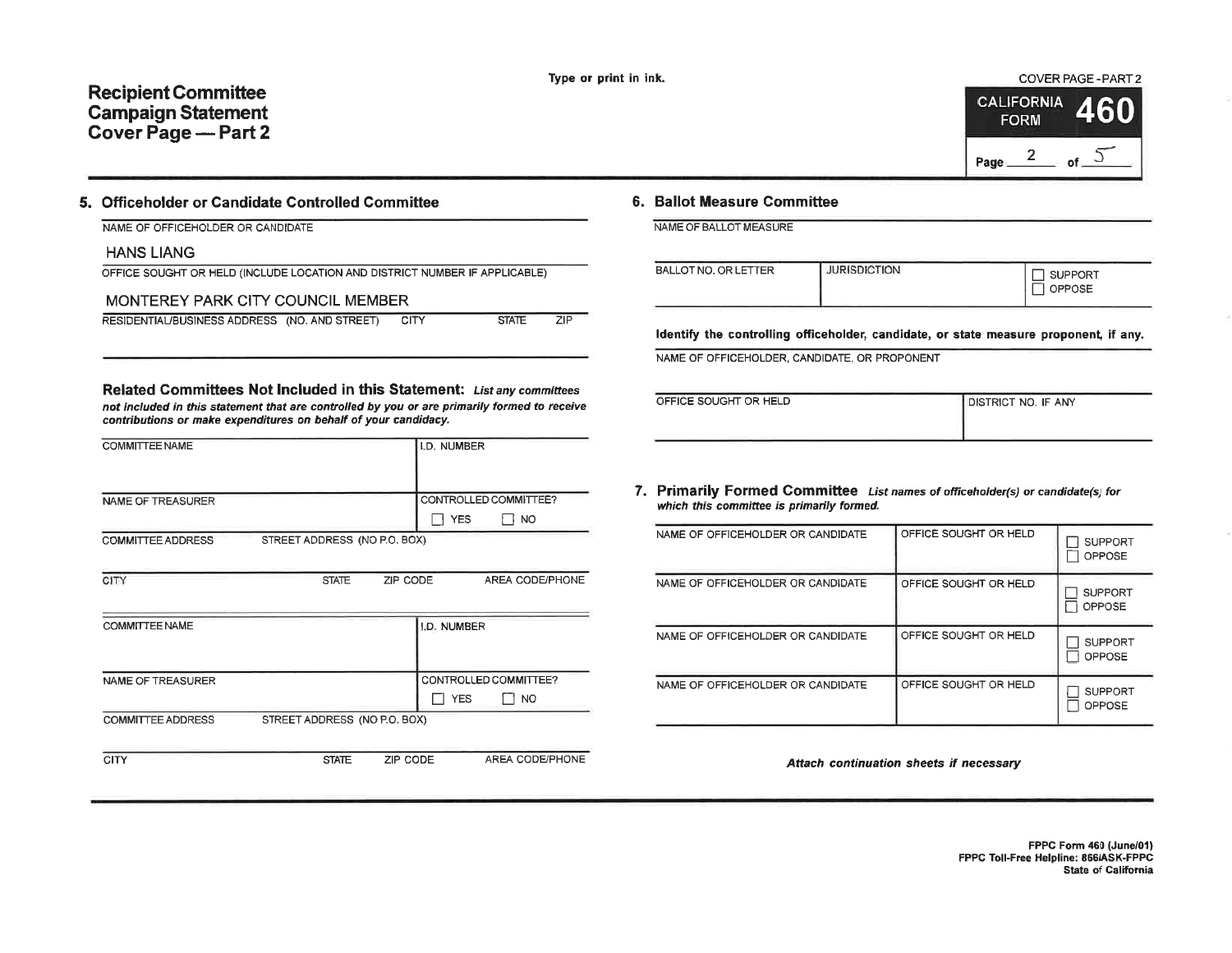| <b>Campaign Disclosure Statement</b><br><b>Summary Page</b>                                                                                                                                                                                                                               | Type or print in ink.<br>Amounts may be rounded<br>to whole dollars.                                             |                                                                                                                                                                                                                                                                                                                                                                                             | $from \_\_$                                                                    | <b>Statement covers period</b><br>01/01/13                                            | <b>SUMMARY PAGE</b><br><b>CALIFORNIA</b><br>460<br><b>FORM</b>                                                                                                                                                                                                                                                                                                                                                                                 |
|-------------------------------------------------------------------------------------------------------------------------------------------------------------------------------------------------------------------------------------------------------------------------------------------|------------------------------------------------------------------------------------------------------------------|---------------------------------------------------------------------------------------------------------------------------------------------------------------------------------------------------------------------------------------------------------------------------------------------------------------------------------------------------------------------------------------------|--------------------------------------------------------------------------------|---------------------------------------------------------------------------------------|------------------------------------------------------------------------------------------------------------------------------------------------------------------------------------------------------------------------------------------------------------------------------------------------------------------------------------------------------------------------------------------------------------------------------------------------|
| SEE INSTRUCTIONS ON REVERSE<br>NAME OF FILER<br><b>HANS LIANG FOR CITY COUNCIL 2013</b>                                                                                                                                                                                                   |                                                                                                                  |                                                                                                                                                                                                                                                                                                                                                                                             | through $\overline{\phantom{a}}$                                               | 01/19/13                                                                              | Page $3$ of $5$<br>I.D. NUMBER<br>1353529                                                                                                                                                                                                                                                                                                                                                                                                      |
| <b>Contributions Received</b>                                                                                                                                                                                                                                                             | Column A<br>TOTAL THIS PERIOD<br>(FROM ATTACHED SCHEDULES)<br>300<br>0<br>300 <sub>1</sub><br>$\mathbf 0$<br>300 | Column B<br>CALENDAR YEAR<br>TOTAL TO DATE<br>\$.<br>\$.                                                                                                                                                                                                                                                                                                                                    | $\overline{0}$<br>$\overline{0}$<br>0<br>$\Omega$<br>$\Omega$                  | <b>General Elections</b><br>20. Contributions<br>Received<br>21. Expenditures<br>Made | <b>Calendar Year Summary for Candidates</b><br>Running in Both the State Primary and<br>1/1 through 6/30<br>7/1 to Date<br>$\frac{1}{2}$ $\frac{1}{2}$ $\frac{1}{2}$ $\frac{1}{2}$ $\frac{1}{2}$ $\frac{1}{2}$ $\frac{1}{2}$ $\frac{1}{2}$ $\frac{1}{2}$ $\frac{1}{2}$ $\frac{1}{2}$ $\frac{1}{2}$ $\frac{1}{2}$ $\frac{1}{2}$ $\frac{1}{2}$ $\frac{1}{2}$ $\frac{1}{2}$ $\frac{1}{2}$ $\frac{1}{2}$ $\frac{1}{2}$ $\frac{1}{2}$ $\frac{1}{2}$ |
| <b>Expenditures Made</b><br>9. Accrued Expenses (Unpaid Bills) Schedule F. Line 3<br>10. Nonmonetary Adjustment manuscrimon manuscrime Schedule C, Line 3                                                                                                                                 | 541<br>$\Omega$<br>541<br>$\Omega$<br><b>Contract Contract Contract</b><br>$\mathbf 0$<br>541                    | $\mathbb{S}$<br><b>Contract Contract</b>                                                                                                                                                                                                                                                                                                                                                    | $\bf{0}$<br>$\overline{0}$<br>$\Omega$<br>$\bf{0}$<br>$\mathbf{0}$<br>$\Omega$ | <b>Candidates</b><br>Date of Election<br>$(mm/dd/\gamma)$                             | <b>Expenditure Limit Summary for State</b><br>22. Cumulative Expenditures Made*<br>(If Subject to Voluntary Expenditure Limit)<br><b>Total to Date</b><br>$s$ and the set of $s$                                                                                                                                                                                                                                                               |
| <b>Current Cash Statement</b><br>12. Beginning Cash Balance  Previous Summary Page, Line 16 \$<br>16. ENDING CASH BALANCE  Add Lines 12 + 13 + 14, then subtract Line 15 \$<br>If this is a termination statement, Line 16 must be zero.<br><b>Cash Equivalents and Outstanding Debts</b> | 6498<br>300<br>$\Omega$<br>541<br>6798<br><sup>n</sup><br>$\mathbf{0}$<br>$\Omega$                               | To calculate Column B, add<br>amounts in Column A to the<br>corresponding amounts<br>from Column B of your last<br>report. Some amounts in<br>Column A may be negative<br>figures that should be<br>subtracted from previous<br>period amounts. If this is<br>the first report being filed<br>for this calendar year, only<br>carry over the amounts<br>from Lines 2, 7, and 9 (if<br>any). |                                                                                | different from amounts reported in Column B.                                          | s<br>$S_{\perp}$ and $S_{\perp}$<br>s<br>$\sim$<br>*Since January 1, 2001. Amounts in this section may be<br>FPPC Form 460 (June/01)<br>FPPC Toll-Free Helpline: 866/ASK-FPPC                                                                                                                                                                                                                                                                  |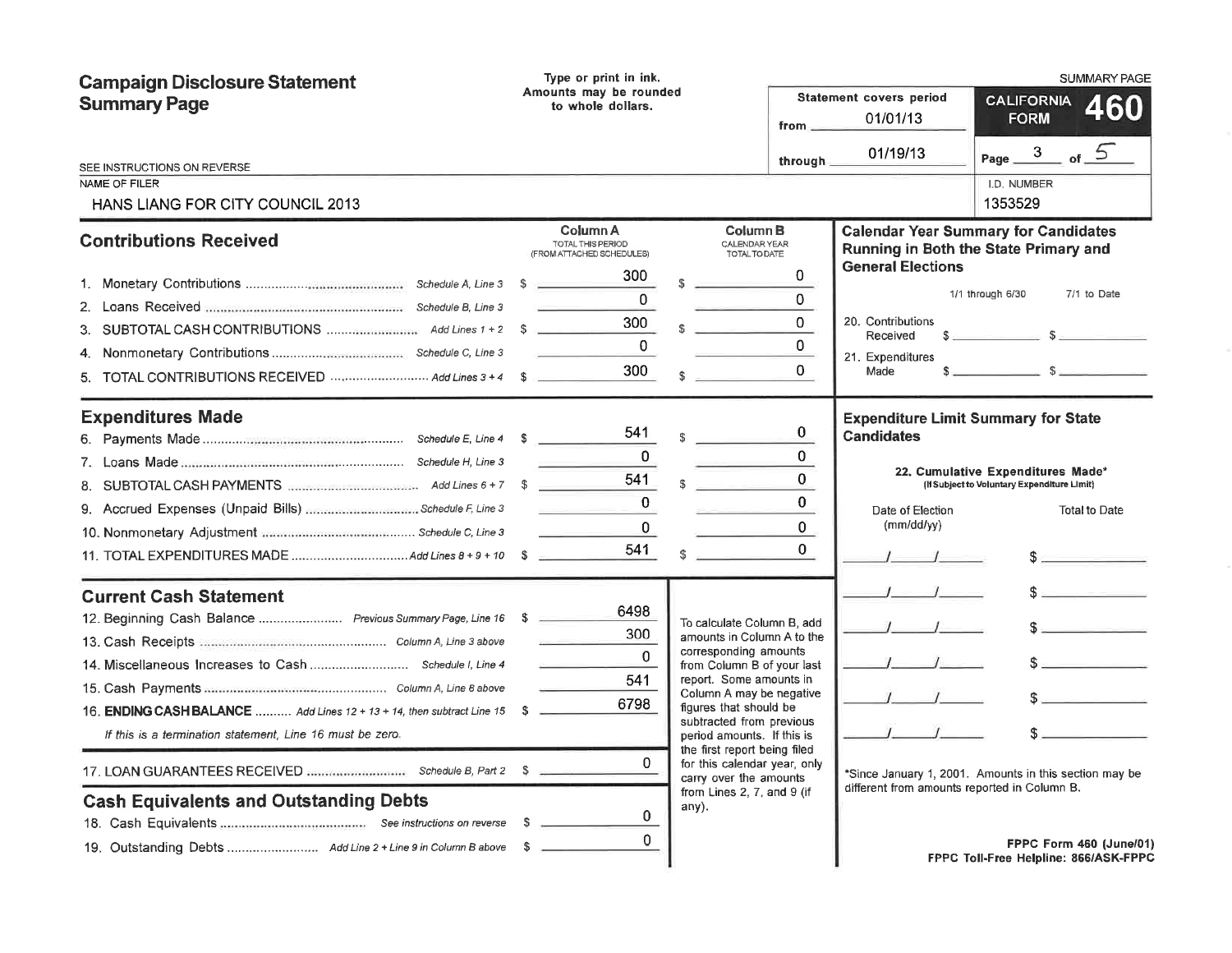| <b>Schedule A</b><br><b>Monetary Contributions Received</b> |                                                                                                                                                        | Type or print in ink.<br>Amounts may be rounded<br>to whole dollars.  |                                                                                                     | Statement covers period<br>01/01/13<br>from $\equiv$ | <b>SCHEDULE A</b><br><b>CALIFORNIA</b><br>460<br><b>FORM</b>     |                                                                          |                                                                                         |        |
|-------------------------------------------------------------|--------------------------------------------------------------------------------------------------------------------------------------------------------|-----------------------------------------------------------------------|-----------------------------------------------------------------------------------------------------|------------------------------------------------------|------------------------------------------------------------------|--------------------------------------------------------------------------|-----------------------------------------------------------------------------------------|--------|
|                                                             | SEE INSTRUCTIONS ON REVERSE                                                                                                                            |                                                                       |                                                                                                     | through <sub>1</sub>                                 | 01/19/13                                                         | Page                                                                     | 4                                                                                       | of $5$ |
| NAME OF FILER                                               |                                                                                                                                                        |                                                                       |                                                                                                     |                                                      |                                                                  | I.D. NUMBER                                                              |                                                                                         |        |
|                                                             | HANS LIANG FOR CITY COUNCIL 2013                                                                                                                       |                                                                       |                                                                                                     |                                                      |                                                                  | 1353529                                                                  |                                                                                         |        |
| DATE<br><b>RECEIVED</b>                                     | FULL NAME, STREET ADDRESS AND ZIP CODE OF CONTRIBUTOR<br>(IF COMMITTEE, ALSO ENTER I.D. NUMBER)                                                        | <b>CONTRIBUTOR</b><br>CODE *                                          | IF AN INDIVIDUAL, ENTER<br>OCCUPATION AND EMPLOYER<br>(IF SELF-EMPLOYED, ENTER NAME<br>OF BUSINESS) | <b>AMOUNT</b><br>RECEIVED THIS<br>PERIOD             | CUMULATIVE TO DATE<br><b>CALENDAR YEAR</b><br>(JAN. 1 - DEC. 31) |                                                                          | PER ELECTION<br>TO DATE<br>(IF REQUIRED)                                                |        |
| 01/04/13                                                    | <b>DANIEL HUANG</b><br>P.O. BOX 1351<br>ALHAMBRA, CA 91802                                                                                             | $\square$ IND<br>∏сом<br>$K$ OTH<br>$\Box$ PTY<br>$\Box$ scc          | <b>LAW OFFICES OF</b><br><b>DANIEL HUANG</b>                                                        | 200                                                  |                                                                  |                                                                          |                                                                                         |        |
| 0/15/13                                                     | <b>SUZANNE L. CLINE</b>                                                                                                                                | KIND<br>$\Box$ COM<br>⊓отн<br>$\square$ PTY<br>$\square$ scc          | <b>DEPUTY PROBATION</b><br><b>OFFICER</b><br>LA COUNTY PROBATON                                     | 100                                                  |                                                                  |                                                                          |                                                                                         |        |
|                                                             |                                                                                                                                                        | $\square$ IND<br>$\Box$ COM<br>$\Box$ OTH<br>$\Box$ PTY<br>$\Box$ scc |                                                                                                     |                                                      |                                                                  |                                                                          |                                                                                         |        |
|                                                             |                                                                                                                                                        | $\square$ IND<br>$\Box$ COM<br>$\Box$ OTH<br>$\Box$ PTY<br>$\Box$ scc |                                                                                                     |                                                      |                                                                  |                                                                          |                                                                                         |        |
|                                                             |                                                                                                                                                        | $\square$ IND<br>$\Box$ COM<br>$\Box$ OTH<br>$\Box$ PTY<br>$\Box$ scc |                                                                                                     |                                                      |                                                                  |                                                                          |                                                                                         |        |
|                                                             |                                                                                                                                                        |                                                                       | <b>SUBTOTAL\$</b>                                                                                   | 300                                                  |                                                                  |                                                                          |                                                                                         |        |
|                                                             | <b>Schedule A Summary</b><br>1. Amount received this period - contributions of \$100 or more.<br>3. Total monetary contributions received this period. |                                                                       |                                                                                                     | 300<br>$\mathbf{0}$<br>300                           |                                                                  | *Contributor Codes<br>IND-Individual<br>OTH-Other<br>PTY-Political Party | COM-Recipient Committee<br>(other than PTY or SCC)<br>SCC - Small Contributor Committee |        |
|                                                             | (Add Lines 1 and 2. Enter here and on the Summary Page, Column A, Line 1.)  TOTAL \$                                                                   |                                                                       |                                                                                                     |                                                      |                                                                  |                                                                          | FPPC Form 460 (June/01)                                                                 |        |

FPPC Toll-Free Helpline: 866/ASK-FPPC